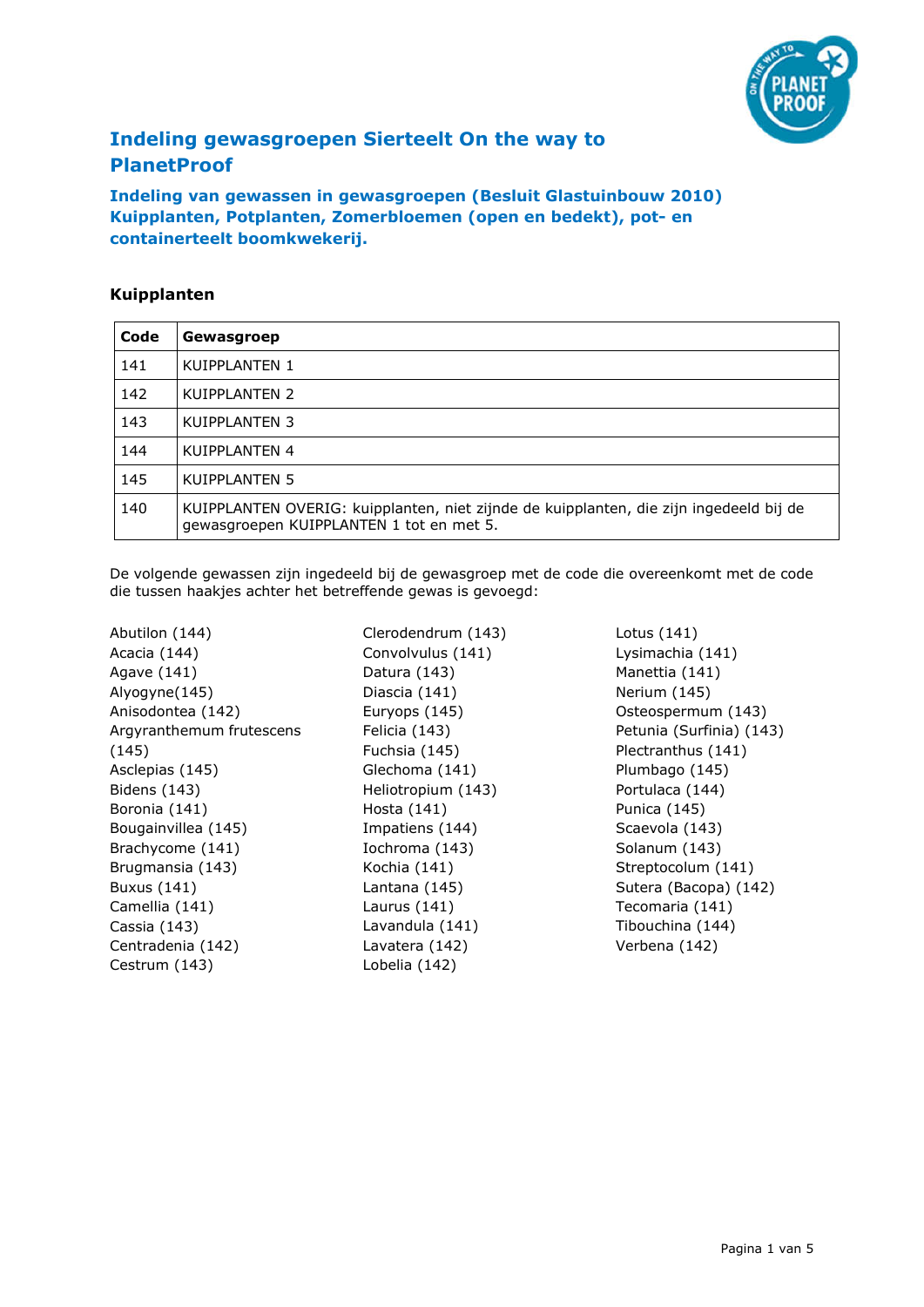#### Potplanten

| Code | Gewasgroep                                                                                                                                           |
|------|------------------------------------------------------------------------------------------------------------------------------------------------------|
| 61   | POTPLANTEN 1                                                                                                                                         |
| 62   | POTPLANTEN 2                                                                                                                                         |
| 63   | POTPLANTEN 3                                                                                                                                         |
| 64   | POTPLANTEN 4                                                                                                                                         |
| 65   | POTPLANTEN 5                                                                                                                                         |
| 66   | POTPLANTEN 6                                                                                                                                         |
| 67   | POTPLANTEN 7                                                                                                                                         |
| 68   | POTPLANTEN 8                                                                                                                                         |
| 69   | POTPLANTEN 9                                                                                                                                         |
| 70   | POTPLANTEN OVERIG: potplanten, niet zijnde de potplanten, die zijn ingedeeld bij de<br>gewasgroepen                                                  |
|      | POTPLANTEN 1 tot en met 9, en bol-/of knolbloemen, niet zijnde bol-/of knolbloemen, die<br>zijn ingedeeld bij de gewasgroep BOL-/KNOLBLOEMEN op pot. |
| 71   | BOL-/KNOLBLOEMEN op pot                                                                                                                              |

De volgende gewassen zijn ingedeeld bij de gewasgroep met de code die overeenkomt met de code die tussen haakjes achter het betreffende gewas is gevoegd:

Adenium (65) Aechmea (64) Aeschynanthus (67) Agave (62) Aglaonema (68) Albizia (62) Allamanda (65) Alocasia (65) Aloe (62) Ananas (67) Anigozanthos (62) Anthurium (68) Aphelandra (65) Aralia (Dizygotheca) (68) Araucaria (64) Ardisia (64) Areca (68) Asparagus (68) Aspidistra (65) Asplenium (64) Aster (65) Astilbe (65) Azalea (trek) (66) Beaucarnea (Nolina) (68) Begonia (65) Beloperone (65) Billbergia (67)

Bonsai (65) Bougainvillea (65) Browallia (65) Brugmansia (63) Cactus overig (62) Caladium (62) Calathea (68) Calathea bloeiend (69) Calceolaria (64) Callisia (65) Callistemon (62) Camellia (65) Campanula (65) Canna indica (62) Capsicum (62) Catharanthus (62) Celosia (62) Ceropegia (62) Chamaecyparis (61) Chamaedorea (68) Chlorophytum (65) Chrysalidocarpus (67) Chrysanthemum (66) Cineraria (Senecio) (62) Cissus (65) Clerodendrum (65) Clivia (62)

Cocos (67) Codiaeumcroton (68) Codonanthe (68) Coffea (65) Columnea (65) Cordyline (68) Corynocarpus (64) Crassula (62) Cupressus (61) Curcuma (68) Cycas (68) Cyclamen (63) Cymbidium (62) Cyperus (65) Dahlia (71) Dianthus (62) Dieffenbachia (68) Dioneae (61) Dipladenia (62) Dischideae (67) Dizygotheca (Aralia) (68) Dracaena (68) (vervolg op volgende

pagina)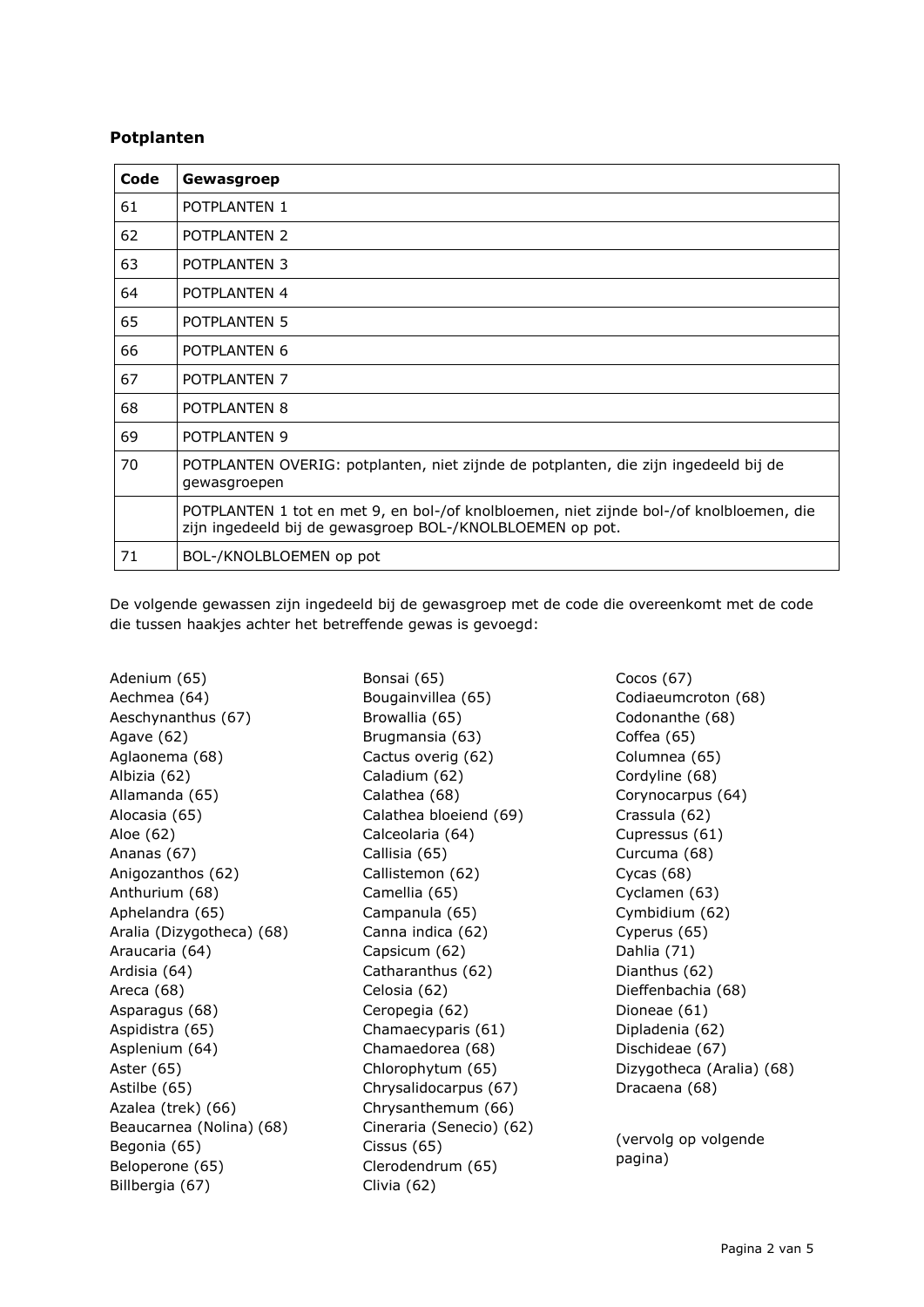Echeveria (61) Echinocereus (62) Epiphyllum (68) Epipremnum (68) Erica (61) Euonymus (62) Euphorbia (65) Exacum (65) Fatshedera (65) Fatsia (65) Felicia (62) Ficus (68) Fittonia (65) Fuchsia (65) Gardenia (69) Gerbera (66) Gesneria (69) Gloriosa (64) Gloxinia (Sinningia) (69) Guzmania (64) Gymnocalycium (62) Hedera (65) Helianthus (65) Helleborus (62) Helxine (62) Hibiscus (68) Hippeastrum (Amaryl.) (71) Homalomena (65) Hortensia (Hydran.) (62) Howea (Kentia) (67) Hoya (65) Hyacinthus (65) Hypoestes (65) Impatiens (65) Ixora (69) Jacobinia (65) Jasminum (62) Jatropha (65) Kalanchoe (69) Laurus nobilis (62)

Leea (68) Lilium (71) Limonium (65) Maranta (68) Margriet (63) Matricaria (65) Medinilla (65) Monstera (67) Murraya (65) Musa (68) Muscari (71) Narcissus (71) Nautilocalyx (65) Nemathanthus (65) Neoregelia (67) Nepenthes (68) Nephrolepis (67) Nerine (65) Nidularium (67) Nolina (68) Opuntia (62) Orchidee overig (65) Oxalis (71) Pachypodium (65) Palmen (67) Pandanus (65) Paphiopedilum (65) Passiflora (65) Pelargonium (62) Pellaea (64) Peperomia (65) Phalaenopsis (65) Philodendron (67) Phoenix (64) Pilea (65) Platycerium (64) Plumbago (62) Poinsettia (66) Polyscias (65) Potranonkel (61)

Primula (61) Pteris (64) Radermachera (65) Ranunculus (62) Rhipsalidopsis(lidc) (68) Rhodochiton (62) Rhododendron (62) Rosa (68) Rotsplanten (62) Saintpaulia (68) Sansevieria (64) Sarracenia (64) Saxifraga (64) Schefflera (68) Schizanthus (62) Schlumbergera (65) Scindapsus (68) Scirpus (64) Sedum (65) Selaginella (65) Sempervivum (65) Senecio (Cineraria) (62) Sparmannia (66) Spathiphyllum (69) Stephanotis (65) Streptocarpus (65) Stromanthe (68) Syngonium (68) Tillandsia (67) Tolmiea (65) Torenia (66) Tradescantia (65) Tulipa (71) Varens (64) Vetplant/Succulent (62) Vriesea (64) Vuylstekeara (65) Yucca (68) Zantedeschia (71)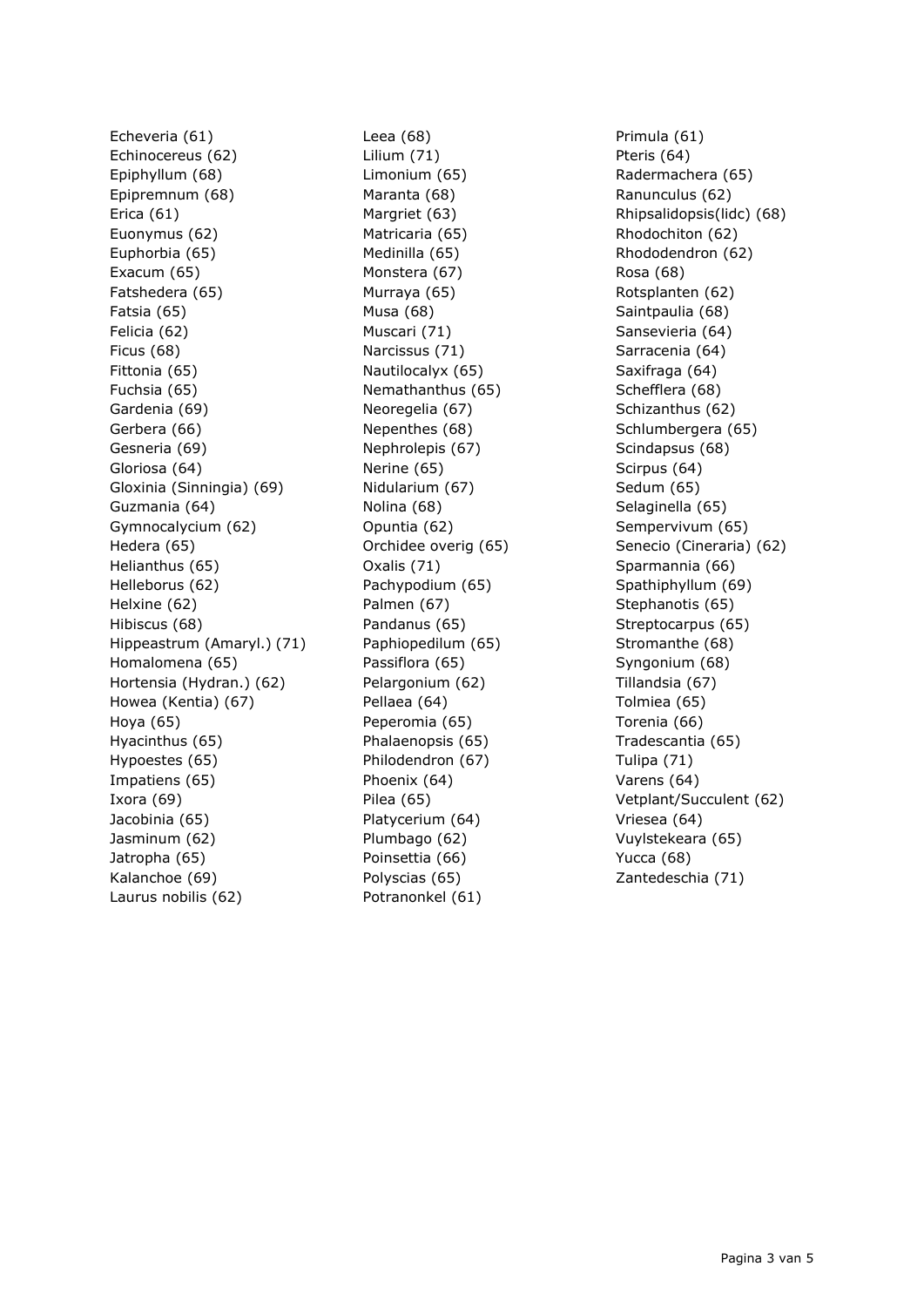#### Zomerbloemen bedekte teelt

| Code | Gewasgroep                                                                                                                                            |
|------|-------------------------------------------------------------------------------------------------------------------------------------------------------|
| 121  | ZOMERBLOEMEN 1                                                                                                                                        |
| 122  | ZOMERBLOEMEN 2                                                                                                                                        |
| 123  | ZOMERBLOEMEN 3                                                                                                                                        |
| 124  | ZOMERBLOEMEN 4                                                                                                                                        |
| 125  | ZOMERBLOEMEN 5                                                                                                                                        |
| 126  | ZOMERBLOEMEN 6                                                                                                                                        |
| 127  | ZOMERBLOEMEN 7                                                                                                                                        |
| 130  | ZOMERBLOEMEN OVERIG: zomerbloemen, niet zijnde de zomerbloemen, die zijn ingedeeld<br>bij de gewasgroepen ZOMERBLOEMEN 1 tot en met 7, of Matricaria. |

De volgende gewassen zijn ingedeeld bij de gewasgroep met de code die overeenkomt met de code die tussen haakjes achter het betreffende gewas is gevoegd:

Achillea (122) Aconitum (126) Ageratum (124) Allium (122) Amaranthus (124) Antirrhinum (122) Asclepias (125) Aster (125) Astilbe (124) Bupleurum (122) Callistephus (125) Campanula (122) Celosia (127) Centaurea (121) >Dahlia (121)

Delphinium ajacis (eenjarig) (123) Delphinium vaste pl (123) Dianthus barbatus (123) Eremurus (121) Eryngium (122) Eupatorium (125) Godetia (124) Gomphrena (121) Helianthus (125) Lathyrus (125) Leonardus Leonothus (122) Liatris (121) Limonium Emile (126) Lysimachia (124)

Matthiola (125) Ornithogalum (122) Paeonia (126) Papaver (121) Phlox (126) Physostegia (122) Ranunculus (121) Scabiosa (121) Sedum (122) Solidagosolidaster (126) Tanacetum vulgaris (121) Trachelium (125) Veronica (126)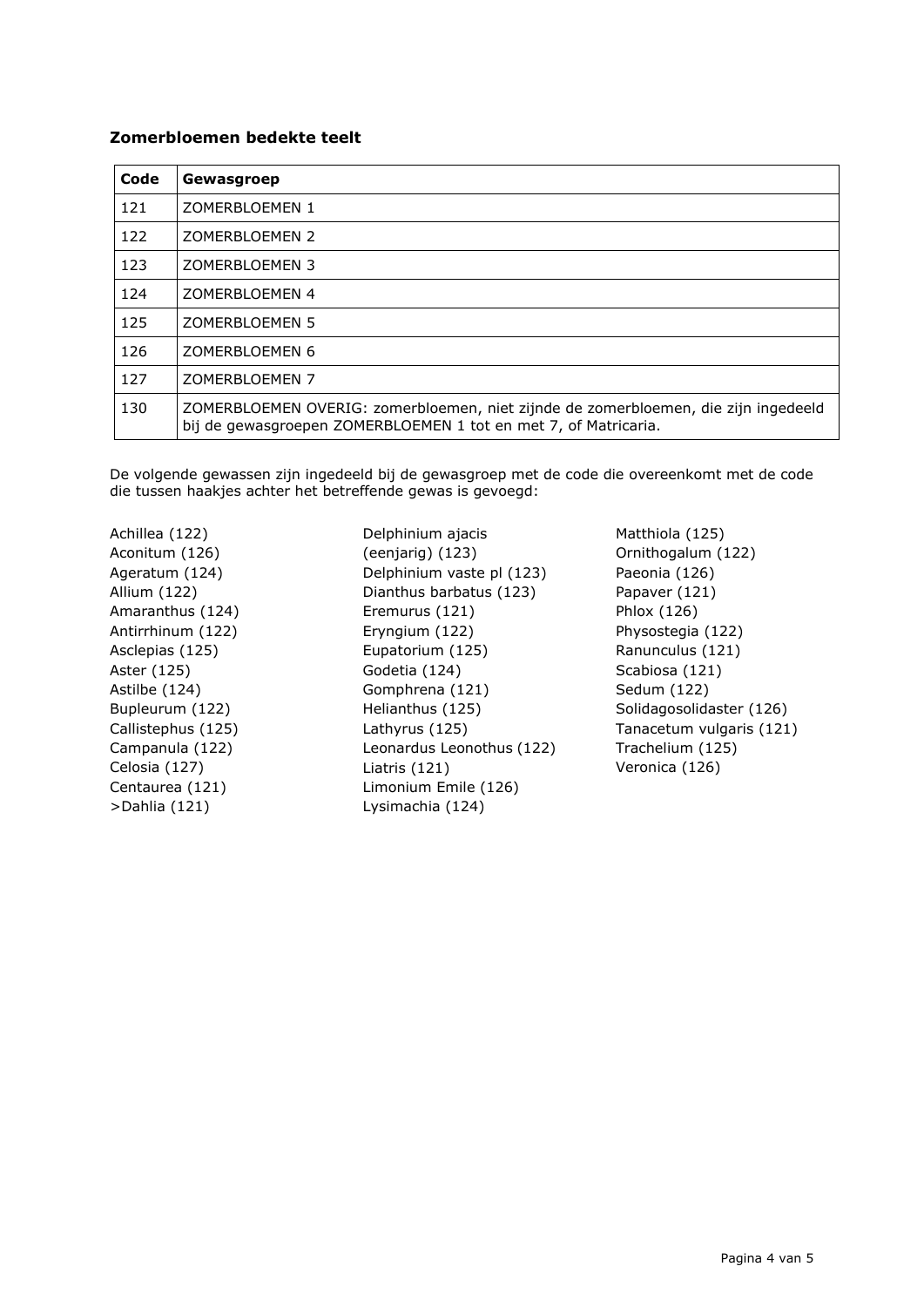## Zomerbloemen open teelt

|                         | Groep          |                                   | Groep |                          | Groep |
|-------------------------|----------------|-----------------------------------|-------|--------------------------|-------|
| Aconitum nappellus      | 2              | Dianthus barbathus                | 3     | Leucanthemum cordifolium |       |
| Aconitum arendsii       | 2              | Dianthus caryophyllus             |       | Limonium (vaste plant)   | 2     |
| Achillea filipendula    | $\overline{2}$ | Dicentra                          |       | Limonium sinuatum        |       |
| Achillea millifolium    |                | Doronicum                         |       | Lysimachia clethroïdes   |       |
| Agastache               |                | Echinacea purpurea                |       | Mentha                   |       |
| Alchemilla mollis       |                | Echinops                          |       | Monarda                  |       |
| Amaranthus              |                | Erigeron                          |       | Myosotis                 |       |
| Ammi                    |                | Eryngium                          |       | Nigella                  |       |
| Anaphalis               |                | Euonymus                          |       | Oenothera                |       |
| Anthirrhinum            |                | Eupatorium purpurea (eerste jaar) |       | Origanum                 |       |
| Aquilegia               |                | Eupatorium purpurea (tweede jaar) | -1    | Paenonia                 |       |
| Artemisia               |                | Eupatorium purpurea (derde jaar)  |       | Papaver                  |       |
| Asclepias               |                | Eupatorium rugosum                |       | Pennisetum               |       |
| Aster                   |                | Gaillardia                        |       | Penstemon                |       |
| Astilbe                 |                | Gentiana                          |       | Phlox Arendsii groep     |       |
| Astrantia               |                | Godetia (=Clarkia)                |       | Phlox Panuculata groep   |       |
| Bupleurum griffithii    | フ              | Gomphrena globosa                 |       | Physalis                 |       |
| Callistephus            |                | Gypsophila elegans                |       | Physostegia virginiana   |       |
| Campanula glomerata     | 2              | Gypsophila paniculata             |       | Rhodanthe (=Helipterum)  |       |
| Campanula persicifolia  | フ              | Helenium                          |       | Rudbeckia                |       |
| Carthamus               | 2              | Helianthus annuus                 |       | Saponaria                |       |
| Centaurea cyanus        | $\overline{2}$ | Helichrysum                       |       | Scabiosa                 |       |
| Centaurea macrocephala  | 2              | Helleborus                        |       | Sedum                    |       |
| Chelone                 |                | Hesperis matronalis               |       | Solidago                 |       |
| Cirsium                 |                | Hypericum                         |       | Solidaster               |       |
| Coreopsis               |                | Kniphofia                         |       | Tanacetum parthenium     |       |
| Delphinium consolida    |                | Lavatera                          |       | Tanacetum vulgare        |       |
| Delphinium Elatum groep | 3              | Leontopodium                      |       | Trollius                 |       |
| Delphinium Belladonna   | 3              | Leucanthemum maximum              |       | Veronica                 | 3     |
| Dendranthema Indicum    |                | Leucanthemum vulgare              |       |                          |       |